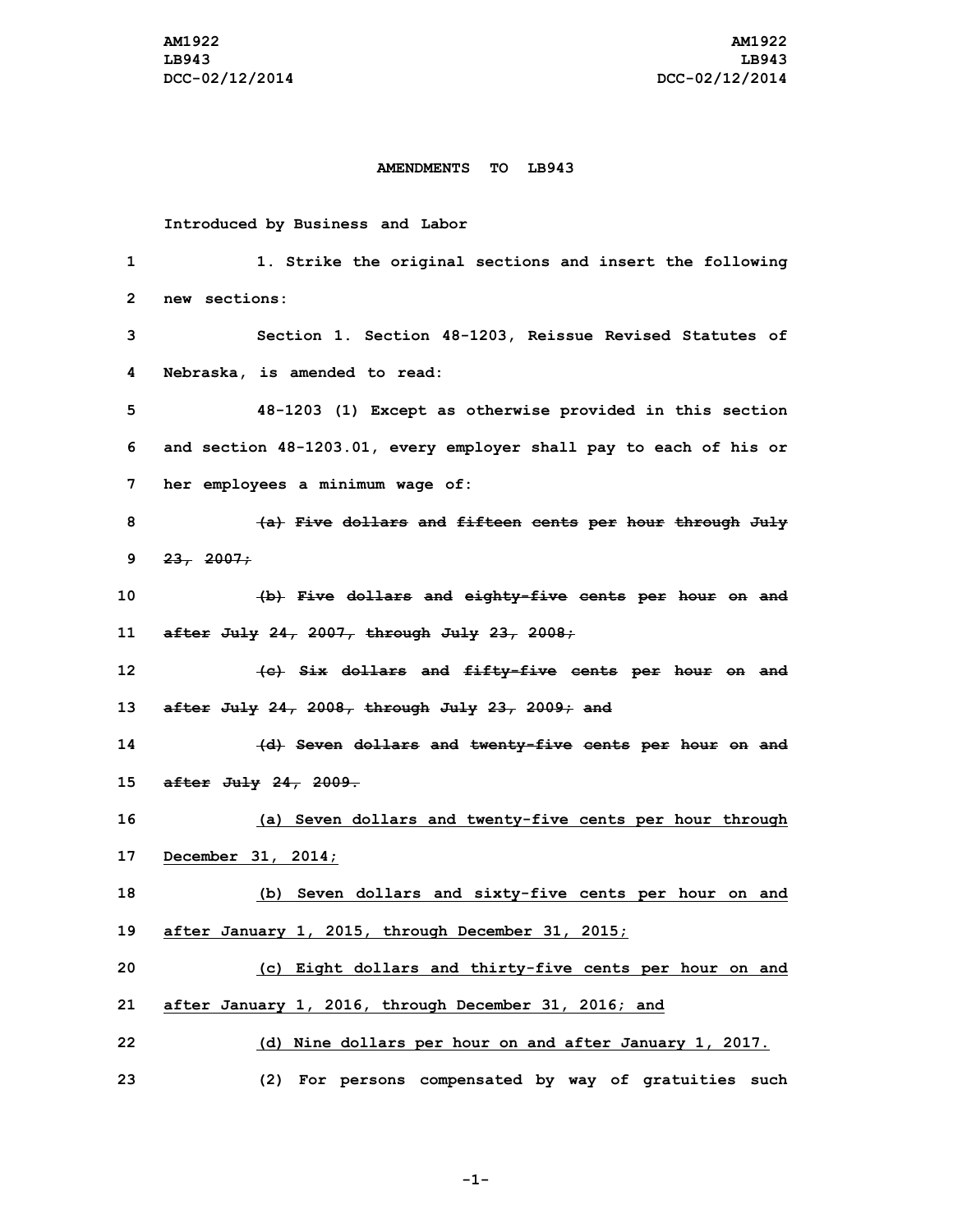**LB943 LB943**

 **as waitresses, waiters, hotel bellhops, porters, and shoeshine persons, the employer shall pay cash wages at the minimum rate of two dollars and thirteen cents per hour, calculated in this subsection plus all gratuities given to them for services rendered. For the one-year period beginning on the effective date of this act, the minimum cash wage per hour shall be three dollars. For each succeeding one-year period until the minimum cash wage under this subsection equals seventy percent of the minimum wage in effect under subsection (1) of this section, the minimum cash wage shall be equal to the amount for the preceding year increased by the lesser of ninety-five cents or the amount necessary for the wage to equal seventy percent of the minimum wage in effect under subsection (1) of this section, rounded to the nearest multiple of five cents. For each succeeding one-year period after the year in which the minimum cash wage under this subsection first equals seventy percent of the minimum wage in effect under subsection (1) of this section, the minimum cash wage shall be equal to the amount for the preceding year increased by the amount necessary to ensure that the minimum cash wage in effect under this subsection remains equal to seventy percent of the minimum wage in effect under subsection (1) of this section, rounded to the nearest multiple of five cents.**

 **The sum of cash wages and gratuities received by each person compensated by way of gratuities shall equal or exceed the minimum wage rate provided in subsection (1) of this section. In determining whether or not the individual is compensated by way of gratuities, the burden of proof shall be upon the employer.**

**-2-**